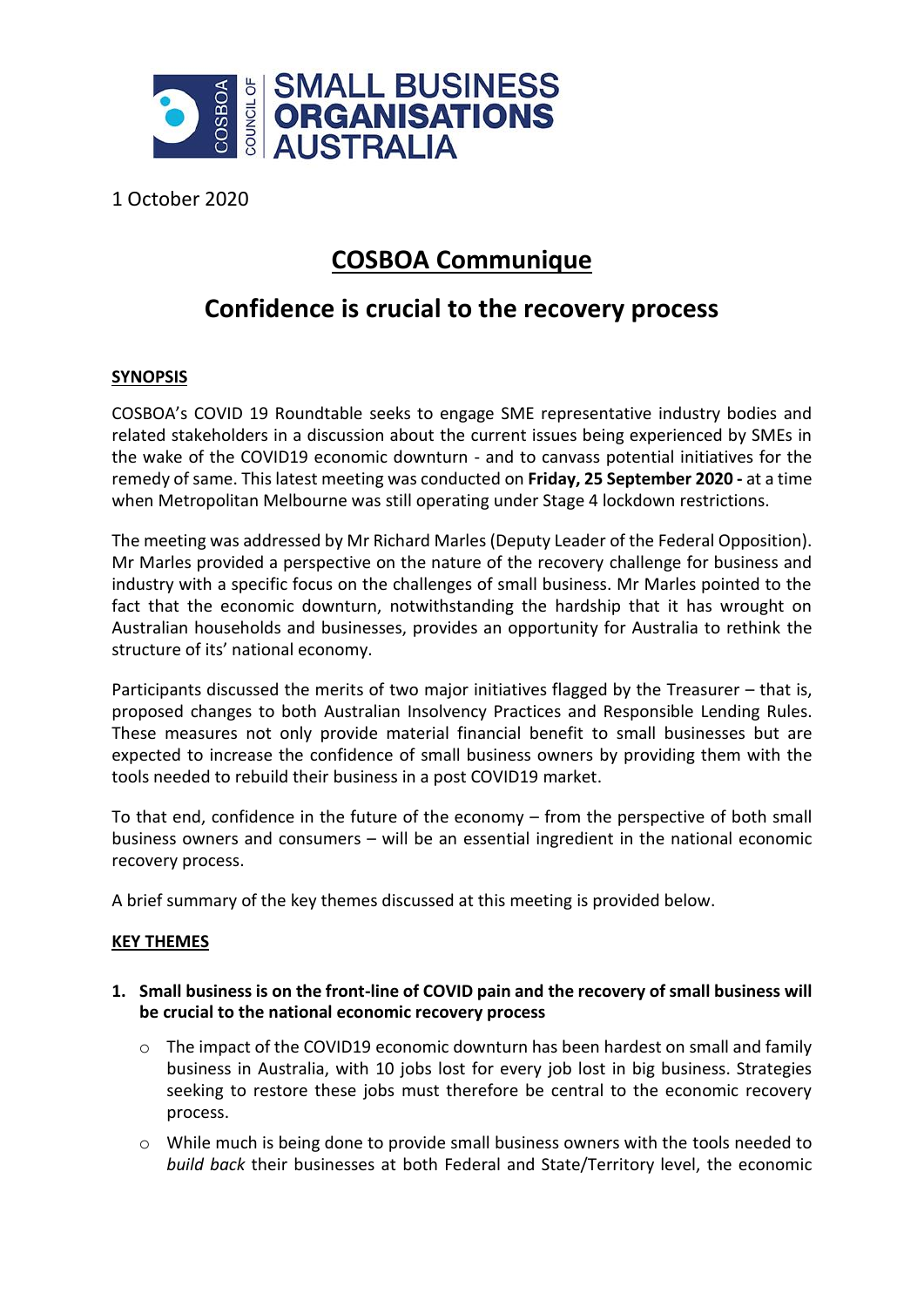downturn has drained the financial and emotional resources of small business owners. Consequently, confidence in the capacity of all Australian governments to repair the national economy will be crucial to the recovery process – both from the perspective of small business owners believing in their own capacity to rebuild their businesses and households believing that the risk of further substantial increases in unemployment is decreasing.

o Failure to manage this 'confidence equation' risks sub-optimal utilisation of the economic repair measures being advanced by Australian Governments (e.g. the SME Loan Guarantee Scheme), with businesses refusing to reinvest in rebuilding their businesses because they perceive that wider economy in unlikely to recover in the foreseeable future (or stands a high risk of being closed down as a result of another COVID19 outbreak).

#### **2. There is an opportunity to 'reimagine Australia' with consequent benefits in terms of creating new small enterprise opportunities in new industries (and associated supply chains) and accelerating national employment restoration.**

- o The COVID19 downturn has exposed the vulnerability of some of Australia's traditional industries in terms of the limited capacity of the small businesses in these industries to 'pivot' and/or take advantage of accelerated digitalisation. In addition, the global pandemic has highlighted the vulnerability of key supply chains for existing Australian industry sectors (and the small businesses that operate in these industries).
- $\circ$  There would appear to be an opportunity for Australia to invest in the establishment of new industries that take advantage of our nation's inherent strategic strengths, effectively allowing our country to 'buy a stake' in emerging global industries. Such *early investment* is unlikely to come from private capital markets. Rather, conversion of these opportunities will require the Australian government to make considered 'bets' on new industries – or growth of new infant industries – via the development of appropriate policy settings and provision of seed funding for new enterprises.
- $\circ$  Strong opportunities for new industry and employment creation in Australia potentially include space exploration (and deep space observance), manufacture of component technology for electric vehicles, manufacture of new battery storage technologies, and advanced manufacturing.
- **3. New insolvency laws foreshadowed by the Treasurer in advance of the 2020 Federal Budget are very welcome, albeit that there is a need to better understand the detail of how these new laws will work - and the safeguards that will be put in place to prevent unintended adverse consequences.**
	- o Roundtable participants warmly welcomed Treasurer Frydenberg's announcement of proposed new insolvency laws that will effectively harness elements of the Chapter 11 Bankruptcy provisions to give small business owners greater control of bankruptcy and insolvency processes – including the capacity to negotiate a reasonable plan with creditors that provides for the survival of the business.
	- o While recognising (and indeed supporting) the need for these measures to be advanced with 'considered urgency' given the imminent expiry of the current safe harbour provisions on 31 December 2020, there is an absolute need to ensure that these new laws do not expose business owners to inappropriate advice being provided